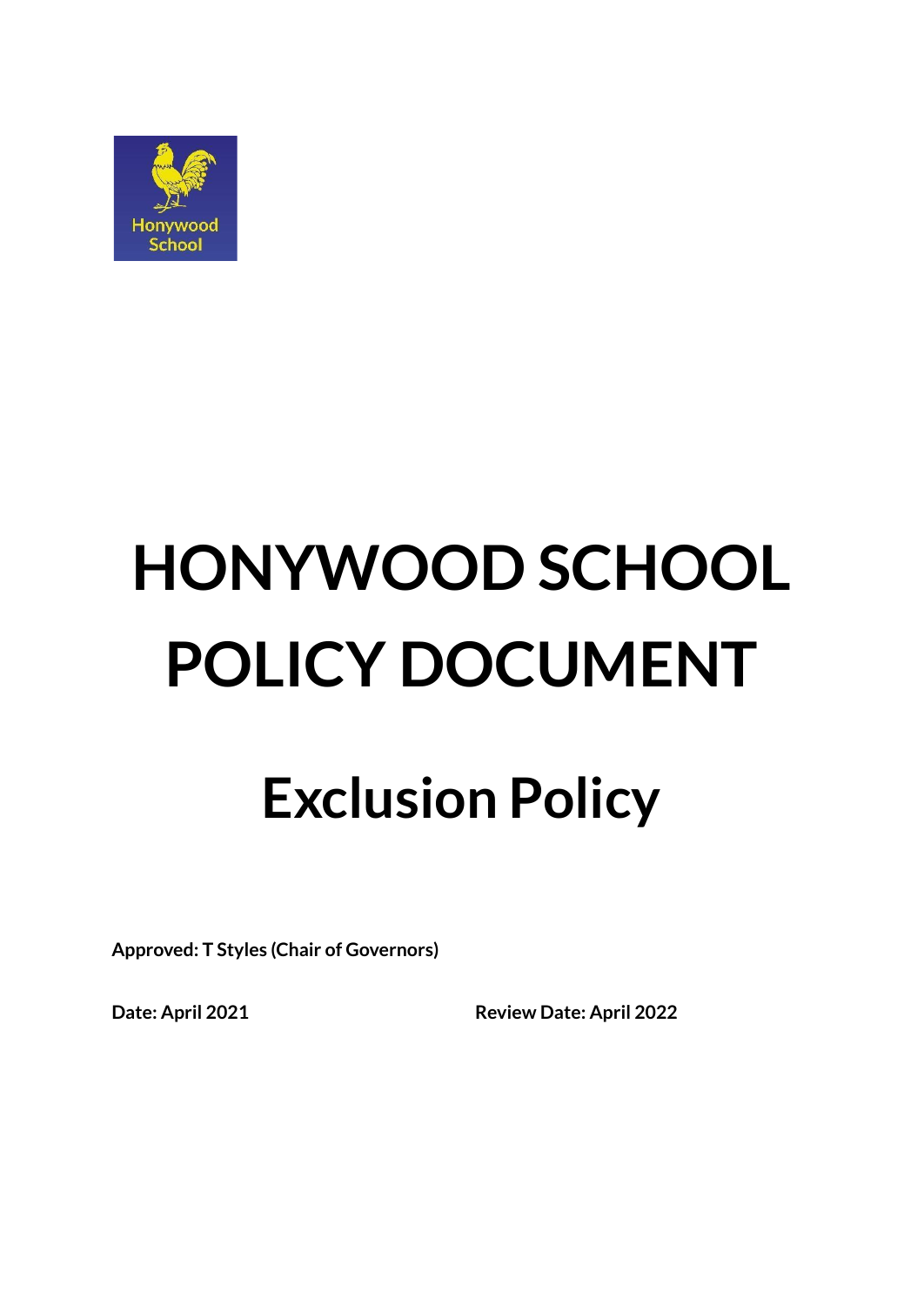# Honywood School

# **Exclusion Policy**

#### **Summary**

This policy is intended to act upon the latest guidance available from the Department for Education and published on

<https://www.gov.uk/school-discipline-exclusions/exclusions> The guidance is reviewed from time to time and this policy will be reviewed in light of further changes to the guidance. However, there could be situations where the guidance is updated and there is a time delay before the Governing Body of Honywood School reviews and adapts this policy. In such cases, it should be assumed that the Exclusion Policy will follow the latest guidance available from the Department for Education.

The Exclusion Policy should be read in conjunction with the school's Behaviour Management and Bullying Policy which aims to set out clearly and simply the principles, methods and monitoring systems which together seek to ensure that learners at Honywood School treat each other with respect and consideration, develop a sense of responsibility and exercise self-discipline. In doing so, good order and appropriate behaviour will be maintained within the school as a whole.

The school's Behaviour Management and Bullying Policy can be found under the policy section of the school website

[https://www.honywoodschool.com/about-us-2/school-policies-2/.](https://www.honywoodschool.com/about-us-2/school-policies-2/)

It should also be noted that any revisions or amendments that are made to the Behaviour Management and Bullying Policy automatically apply to the Exclusion Policy.

#### **1. Reasons for Exclusion**

Only the headteacher, or acting headteacher, can exclude a pupil from school. A permanent exclusion is generally taken as a last resort. General examples of when the head teacher, or acting headteacher, could lawfully exclude a child are:

- Repeated failure to follow academic instruction.
- Failure to complete a behavioural sanction, e.g. a detention
- Repeated and persistent breaches of the school's Behaviour Management and Bullying Policy. Even if the offence that has immediately led to the exclusion would not normally have constituted a serious enough breach on its own, a child can still be excluded if it is part of a wider pattern of behaviour.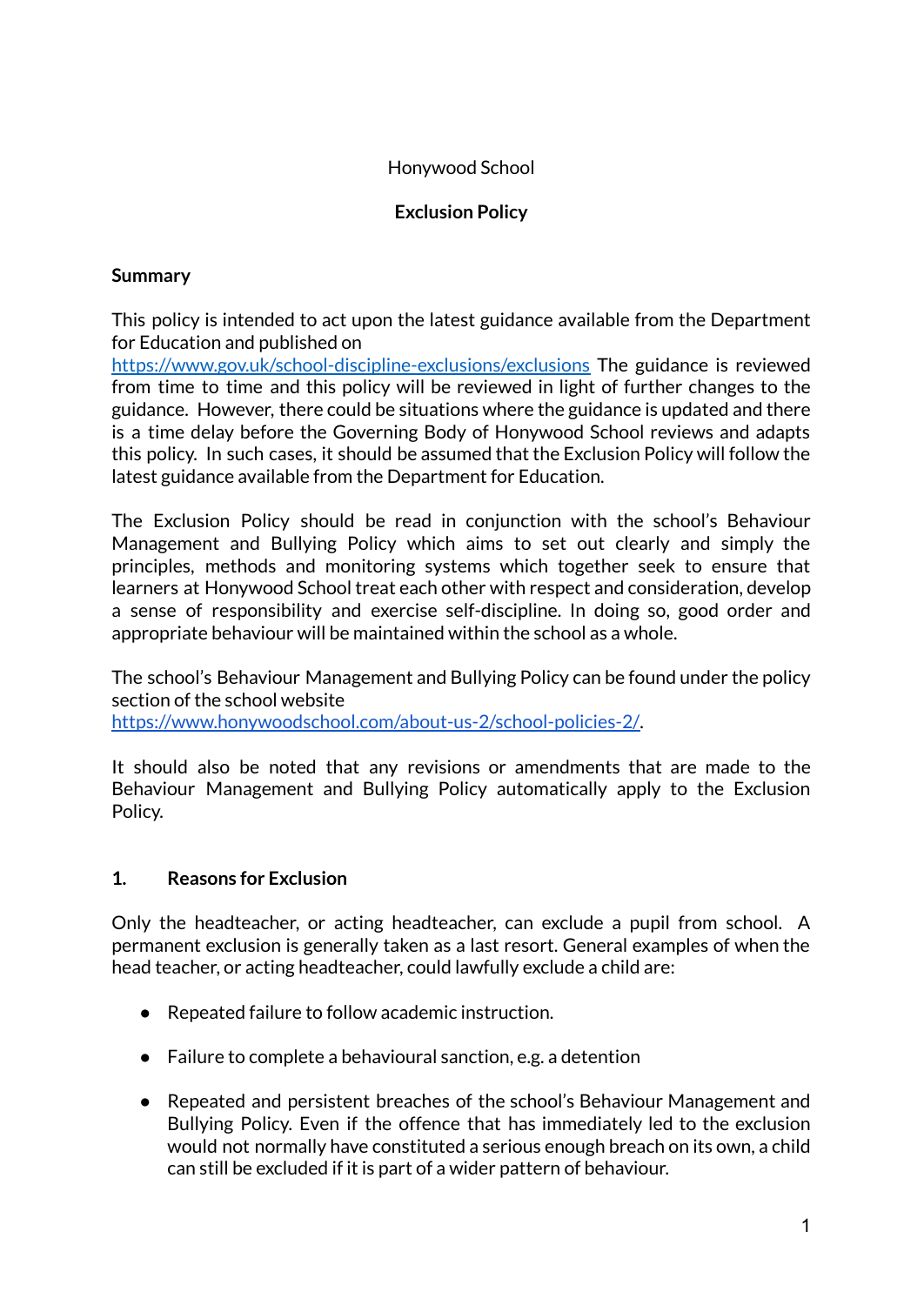● Unacceptable behaviour out of school, including but not limited to, behaviour of learners whilst on any trip organised by the school or whilst in the wider community. This can include any unacceptable behaviour exhibited by a learner whilst they are wearing their school uniform (and thus representing the school). Behaviour that is considered to be unacceptable can be dealt with as if it had taken place in school.

As a matter of principle the school does not link specific consequences to specific misdemeanours, as we appreciate that each incident can have different circumstances. However, there are serious breaches of our core values to which certain non-negotiable consequences are usually attached. At Honywood School, the following actions will normally result in a fixed term exclusion at the very least (an escalation of consequence for repeated offences may be implemented):

- Violence (verbal and/or physical) towards other learners
- Abuse of staff
- Possession/use of alcohol or solvents
- Bringing into school an item which could be classed as an offensive weapon
- Persistent breaches of discipline

The examples given above are to help parents/carers understand the events that could lead to the decision to exclude. This is not an exhaustive list and each individual situation will be considered on a case-by-case basis.

Once the decision to exclude has been made, the school will aim to inform parents/carers as soon as possible. This may be through a phone call, email, letter, or face to face meeting.

#### **2. Types of Exclusion**

There are 2 kinds of exclusion - fixed term (up to a maximum of 5 days) and permanent.

When reaching the decision to exclude a child, the head teacher will apply the civil standard of proof, i.e. 'on the balance of probabilities', which means it is more likely than not that a fact is true. The headteacher does not need to prove conclusively the specifics of an incident before excluding a learner in order to meet the legal 'burden of proof' requirement that is applied in courts of law.

#### (i) **Fixed Term Exclusion**

A fixed term exclusion is for a specific period of time (up to a maximum of 5 days). A learner may be excluded for one or more fixed periods (up to a maximum of **45 school**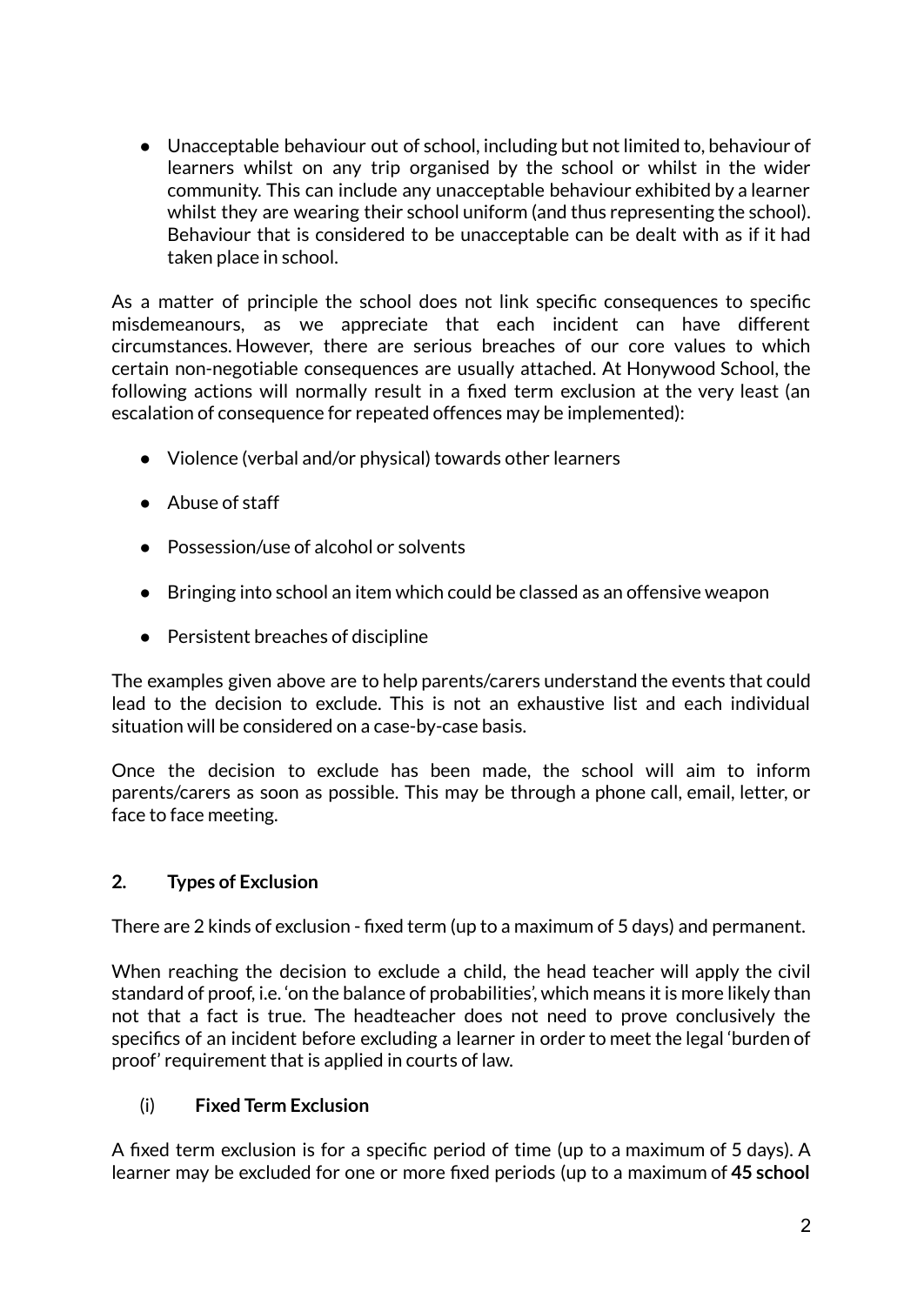**days** in a single academic year). The law does not allow for extending a fixed-period exclusion or 'converting' a fixed-period exclusion into a permanent exclusion.

In exceptional cases, usually where further evidence has come to light, a further fixed-period exclusion may be issued to begin immediately after the first period ends; or a permanent exclusion may be issued to begin immediately after the end of the fixed period.

Learners whose lunchtime behaviour is disruptive may be excluded from the school premises for the duration of the lunchtime period. An exclusion that takes place over a lunchtime would be counted as half a school day. The legal requirements relating to exclusion, such as the headteacher's duty to notify parents/carers, apply in all cases.

If a learner has been excluded for a fixed period, schools should set and mark work for the first 5 school days. If the exclusion is longer than 5 school days, the school must arrange suitable full-time education from the sixth school day, e.g. at a Pupil Referral Unit (PRU).

# (ii) **Permanent Exclusion**

A permanent exclusion involves the learner being removed from the school roll. However, the headteacher must not remove a learner's name from the school Admissions Register until the outcome of an Independent Review Panel (if this route is followed by parents/carers).

Permanent Exclusion is regarded as the very last resort. However, it will always be likely in (but not limited to) the following circumstances:

- Possession/possession with intent to supply/use of illegal substances
- Violence towards staff
- Actions causing gross offence to staff and/or learners, such that continued membership of the school community would be intolerable
- Violence to other learners that impacts significantly on their welfare or is persistent
- Persistent disruption, jeopardising the education of learners and not responding to other measures

#### **3. Searches**

An Exclusion can take place as the result of searching a learner. The Behaviour Management and Bullying Policy covers the topic of searching learners and should always be read in conjunction with the Exclusion Policy.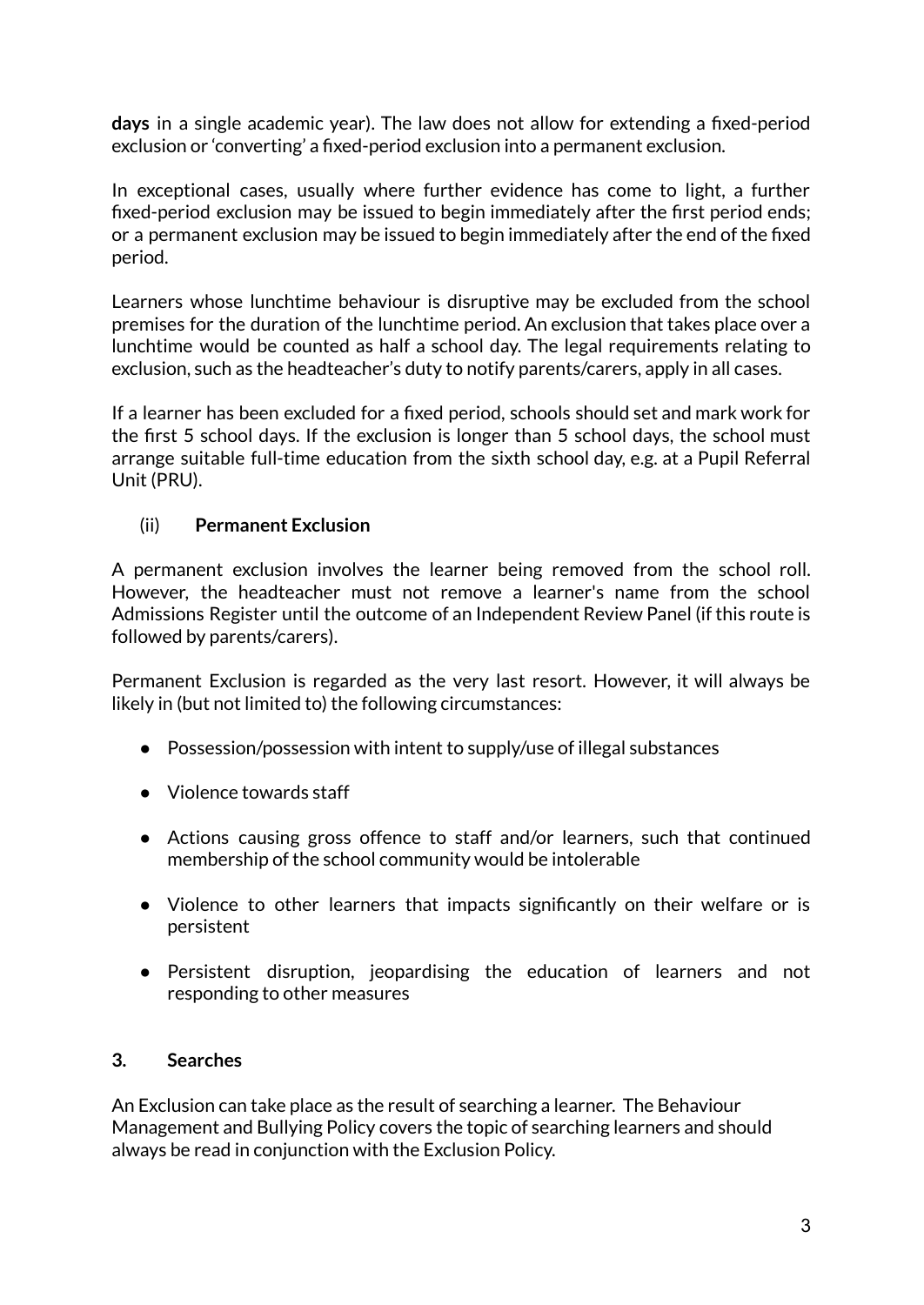# (i) Consent

The school does not need a learner's consent to search them if the school thinks they may be in possession of prohibited items, including (but not limited to):

- weapons, e.g. knives
- alcohol
- illegal drugs
- stolen goods
- tobacco products, e.g. cigarettes
- pornographic images (of any kind, e.g. tabloid topless pictures and 'lads' mags as well as extreme adult material)
- fireworks
- anything that has been, or is likely to be, used to cause injury or commit an offence
- anything banned in the school rules

# **(ii) Legal requirements for a search**

There should normally be 2 members of staff present during the search - the person doing the search and a witness. Searches should normally be done by someone the same sex as the birth sex of the learner. The search witness should also be the same sex as the birth sex of the learner if possible.

The learner must not be asked to remove clothes, other than outer clothing such as their coat/jumper/shoes.

If there is a risk of serious harm to a person if the search is not conducted immediately, a learner may be searched by a person of the opposite sex and without another member of staff present.

# **(iii) Use of reasonable force**

Staff have the right to use reasonable force in certain circumstances. This is largely up to the member of staff to determine, but in general reasonable force should only be used when a learner is putting themselves or others in immediate danger.

Reasonable adjustments will always be made when appropriate for learners with disabilities and/or special educational needs (SEND).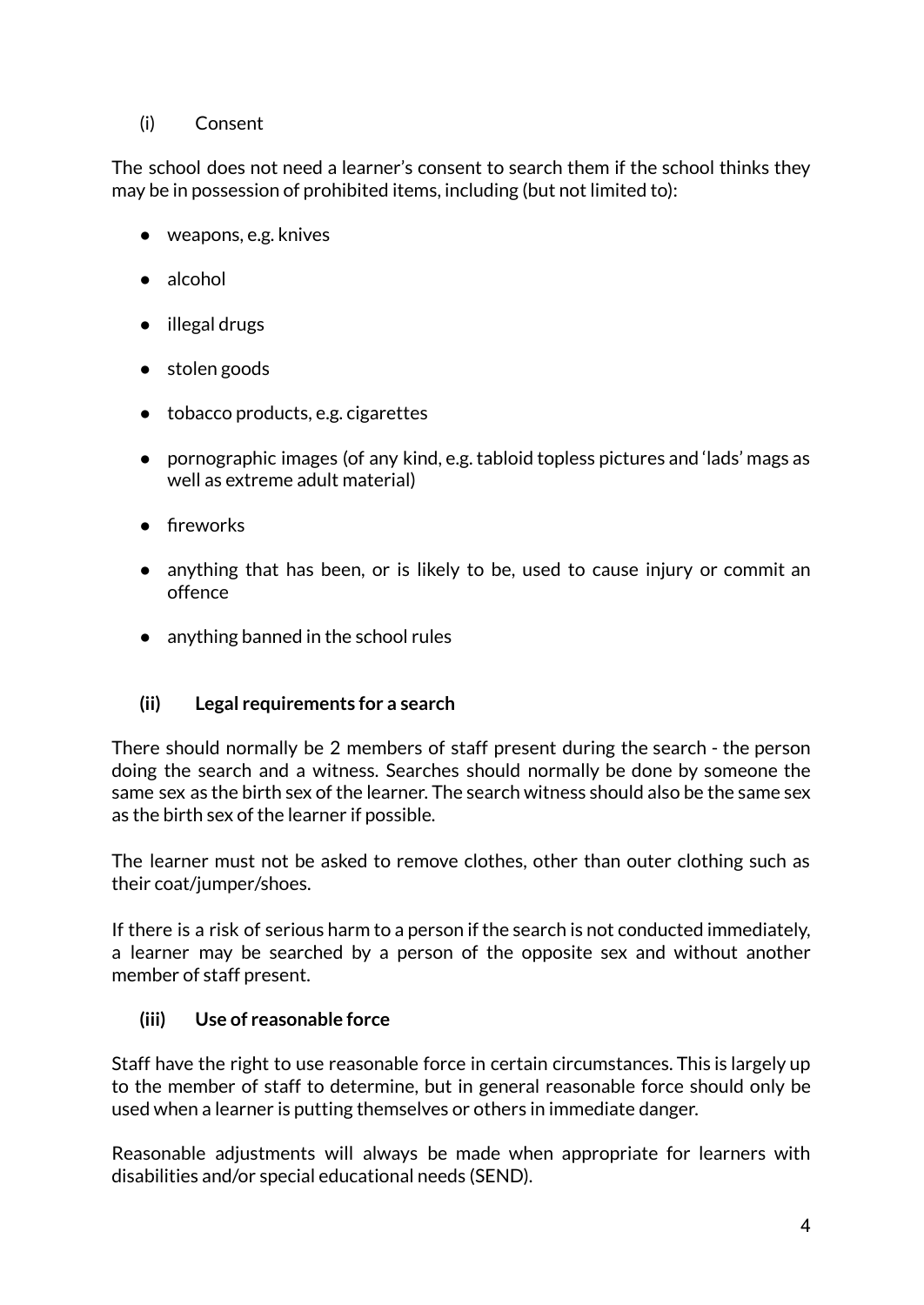Parental consent is not required in order to use reasonable force on a learner. If reasonable force is used, then this must be logged, and parents/carers informed.

Reasonable force may also be used to search a learner, if there is suspicion that the learner has any of the items from the prohibited list above in their possession.

# (iv) **Complaining about a search**

If a parent/carer is unhappy with a search carried out on their child at school, they should talk to the headteacher. If the parent/carer is still not satisfied, they should follow the school complaints procedure.

#### **4. What parents need to do when their child is excluded from school**

During the first 5 days of a period of exclusion (whether fixed-term or permanent), the parents/carers of an excluded learner must make sure that the learner is not present in a public place during school hours, unless there is a reasonable justification. Failure to comply with this is an offence, and parents may be given a fixed fine of £60.

# **5. Appeals Process**

#### (i) **Fixed Term Exclusion**

There is no right to appeal a fixed term exclusion. The headteacher's decision is final and cannot be overturned.

#### (ii) **Permanent Exclusion**

Parents/carers will receive a letter from the Headteacher informing them of the school's decision to permanently exclude their child. Within this letter parents/carers will be invited to an Independent Review Panel meeting with the school's governors. This will happen within 15 school days of the decision to permanently exclude unless there are exceptional circumstances.

If the governors do not overturn the exclusion, parents/carers can ask for an independent review by the academy trust. The governors will explain how to do this when they confirm in writing their decision to uphold the permanent exclusion.

If, after the second appeal to the academy trust, the child is still excluded, parents/carers can ask the Education Skills and Funding Agency to look into whether the case was handled properly. They cannot overturn the exclusion.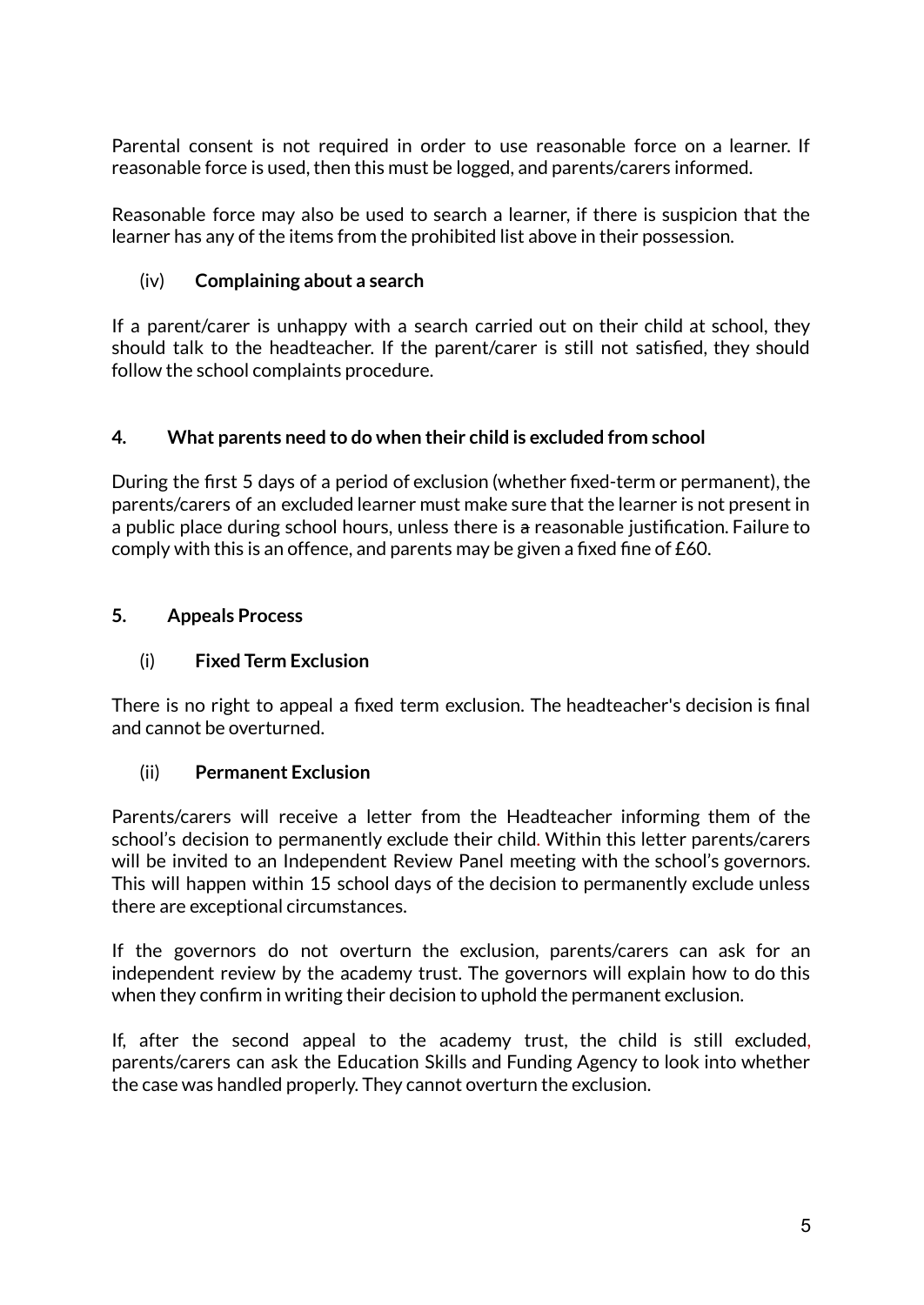# **6. Discrimination and other complaints**

Parents/carers can make a claim to a court or a tribunal if they think their child has been discriminated against. They need to do this within 6 months of the decision to exclude.

Parents/carers can contact the Equality Advisory Support Service for help and advice. For more general complaints (e.g. if parents/carers do not want to challenge the exclusion but are not happy with the way the school handled it), they should follow the school complaints process.

# **7. Alternative Education after Permanent Exclusion**

The school or Local Authority will inform parents/carers about the alternative education provision that has been arranged. This is most commonly a Pupil Referral Unit (PRU). It is the responsibility of parents/carers to ensure their child attends. If alternative education is not arranged within 5 days, or parents/carers are not happy with the alternative education offered, parents/carers can complain to:

- The school, for **fixed period** exclusions
- The Local Authority, for **permanent** exclusions

If parents/carers are not happy with the response, parents/carers can complain to the Department for Education (DfE).

Evidence will be needed to show that the school or Local Authority complaints procedure has been followed.

#### **8. Reintegration after fixed term exclusion**

A reintegration meeting following the expiry of a fixed term exclusion will be arranged by the school prior to a learner returning from a period of exclusion. The meeting will routinely, but not always, take place in the morning of the learner's first day back in school. During the meeting efforts will be made to discuss the reasons for the most recent exclusion and what the school, the learner and the family/carers can do to prevent another period of exclusion from school.

Where the exclusion has been less than 5 days and the learner refuses to engage in the reintegration process the exclusion may be extended by another day.

#### **9. Police**